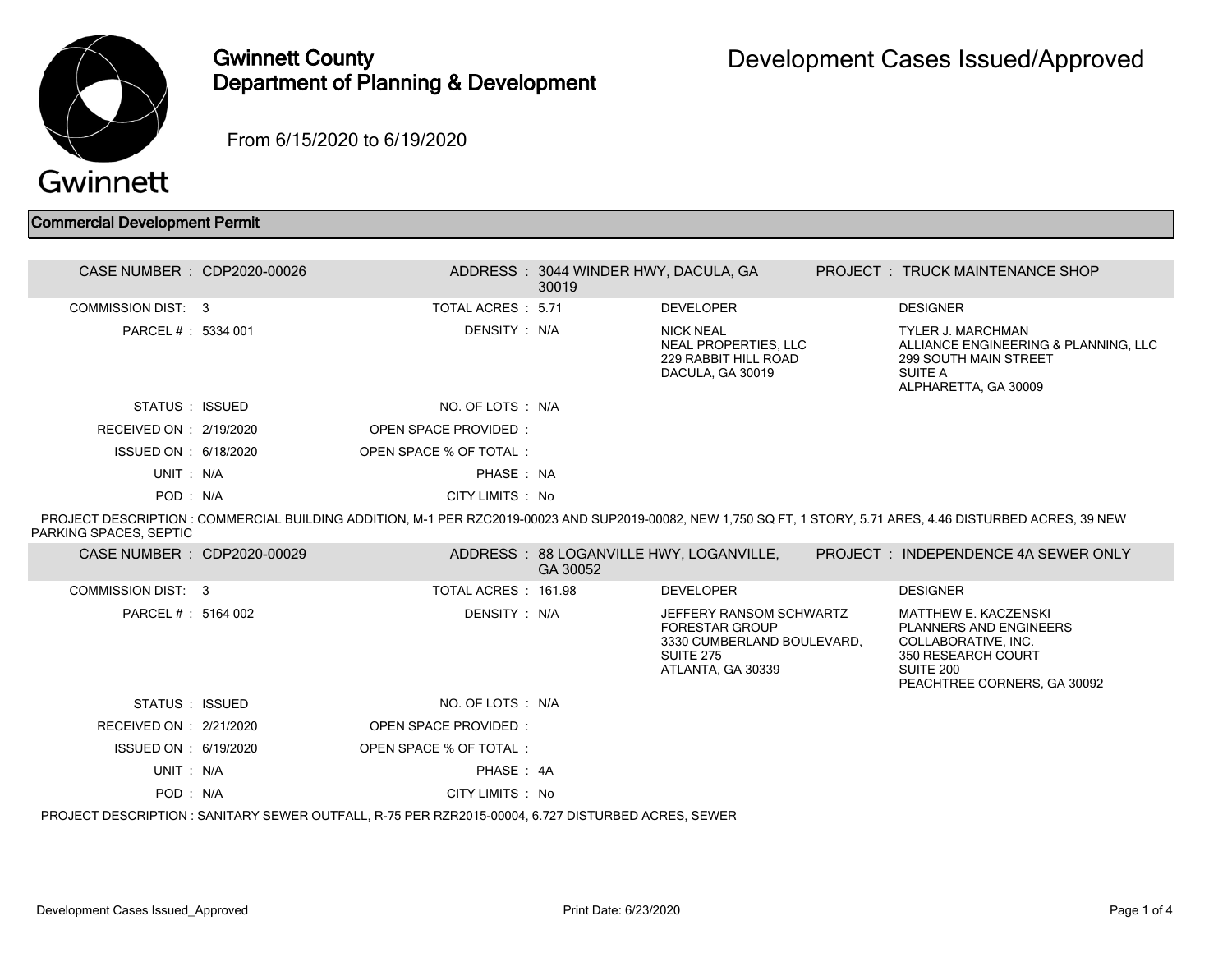| CASE NUMBER : CDP2020-00052              |                  |                                                                                             | 30093                                | ADDRESS : 6059 WILLIAMS RD, NORCROSS, GA                                        | <b>PROJECT : CREEKSIDE CROSSING-SEWER</b><br><b>EXTENSION</b>                                                              |
|------------------------------------------|------------------|---------------------------------------------------------------------------------------------|--------------------------------------|---------------------------------------------------------------------------------|----------------------------------------------------------------------------------------------------------------------------|
| <b>COMMISSION DIST: 2</b>                |                  | TOTAL ACRES: 1.85                                                                           |                                      | <b>DEVELOPER</b>                                                                | <b>DESIGNER</b>                                                                                                            |
| PARCEL # : 6164 005                      |                  | DENSITY : N/A                                                                               |                                      | <b>ANDY PERRY</b><br>4RNJ, LLC<br>P.O. BOX 76133<br>ATLANTA, GA 30358           | <b>CAMERON PADGETT</b><br><b>FRONTLINE SURVEYING</b><br>PO BOX 76133<br>ATLANTA, GA 30358                                  |
| STATUS : ISSUED                          |                  | NO. OF LOTS : N/A                                                                           |                                      |                                                                                 |                                                                                                                            |
| RECEIVED ON : 3/31/2020                  |                  | OPEN SPACE PROVIDED:                                                                        |                                      |                                                                                 |                                                                                                                            |
| ISSUED ON : 6/16/2020                    |                  | OPEN SPACE % OF TOTAL:                                                                      |                                      |                                                                                 |                                                                                                                            |
| UNIT: N/A                                |                  | PHASE: NA                                                                                   |                                      |                                                                                 |                                                                                                                            |
| POD: N/A                                 |                  | CITY LIMITS : No                                                                            |                                      |                                                                                 |                                                                                                                            |
|                                          |                  | PROJECT DESCRIPTION : SANITARY SEWER OUTFALL, R-75, 1.85 ACRES, 0.16 DISTURBED ACRES, SEWER |                                      |                                                                                 |                                                                                                                            |
| <b>TOTAL FOR: Commercial Development</b> |                  | NO. OF CASES: 3                                                                             |                                      | NO. OF LOTS: 0                                                                  | <b>TOTAL ACRES: 169.54</b>                                                                                                 |
| Permit                                   |                  |                                                                                             |                                      |                                                                                 |                                                                                                                            |
| <b>Exemption Plat</b>                    |                  |                                                                                             |                                      |                                                                                 |                                                                                                                            |
|                                          |                  |                                                                                             |                                      |                                                                                 |                                                                                                                            |
| CASE NUMBER : XPL2019-00041              |                  |                                                                                             | ADDRESS: BAILEY RD, AUBURN, GA 30011 |                                                                                 | PROJECT : HARBORSTONE PROPERTIES, LLC                                                                                      |
| <b>COMMISSION DIST: 3</b>                |                  | TOTAL ACRES : 4.66                                                                          |                                      | <b>DEVELOPER</b>                                                                | <b>DESIGNER</b>                                                                                                            |
| PARCEL # : 2003 094                      |                  | DENSITY : N/A                                                                               |                                      | <b>MARK RICHARDSON</b><br>290 CONSTITUTION BOULEVARD<br>LAWRENCEVILLE, GA 30046 | <b>SHANE FOSTER</b><br>RICHARDSON HOUSING GROUP, LLC LAND DEVELOPMENT SURVEYORS, INC.<br>P.O. BOX 2050<br>DACULA, GA 30019 |
|                                          | STATUS: APPROVED | NO. OF LOTS: 6                                                                              |                                      |                                                                                 |                                                                                                                            |
| RECEIVED ON : 7/23/2019                  |                  | <b>OPEN SPACE PROVIDED:</b>                                                                 |                                      |                                                                                 |                                                                                                                            |
| ISSUED ON : 6/19/2020                    |                  | OPEN SPACE % OF TOTAL:                                                                      |                                      |                                                                                 |                                                                                                                            |
| UNIT: N/A                                |                  | PHASE:                                                                                      |                                      |                                                                                 |                                                                                                                            |

PROJECT DESCRIPTION : HARBORSTONE PROPERTIES, LLC, R-100 PER RZR2018-00039, 6 LOTS, 4.661 ACRES, SEPTIC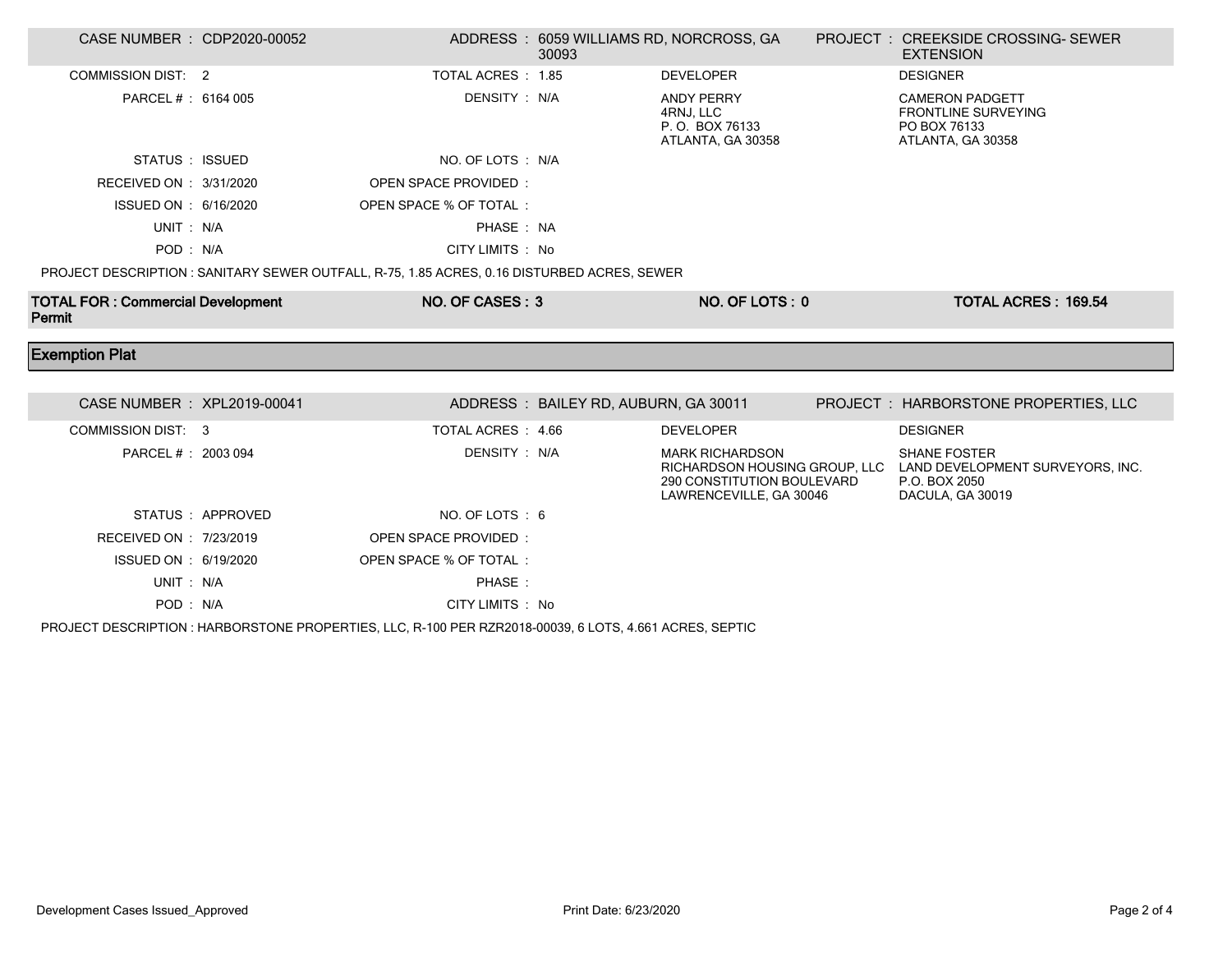| CASE NUMBER : XPL2020-00039      |                     |                                                                                            | GA 30045                                                           | ADDRESS: 1570 CEDARS RD, LAWRENCEVILLE,                                                                          | PROJECT : FLORES, SALVADOR (XPL)                                                                                             |  |
|----------------------------------|---------------------|--------------------------------------------------------------------------------------------|--------------------------------------------------------------------|------------------------------------------------------------------------------------------------------------------|------------------------------------------------------------------------------------------------------------------------------|--|
| COMMISSION DIST: false           |                     | TOTAL ACRES : 0.00                                                                         |                                                                    | <b>DEVELOPER</b>                                                                                                 | <b>DESIGNER</b>                                                                                                              |  |
| PARCEL # : 5210 069              |                     | DENSITY: N/A                                                                               |                                                                    | <b>SALVADOR FLORES-ARRUE</b><br>1570 CEDARS RD<br>LAWRENCEVILLE, GA 30045                                        | <b>GREG OSSEGE</b><br>ADVANCE SURVEY, INC<br>634 NORTH CLAYTON STREET<br>LAWRENCEVILLE, GA 30046                             |  |
|                                  | STATUS : APPROVED   | NO. OF LOTS : 2                                                                            |                                                                    |                                                                                                                  |                                                                                                                              |  |
| RECEIVED ON : 6/12/2020          |                     | OPEN SPACE PROVIDED:                                                                       |                                                                    |                                                                                                                  |                                                                                                                              |  |
| ISSUED ON : 6/15/2020            |                     | OPEN SPACE % OF TOTAL :                                                                    |                                                                    |                                                                                                                  |                                                                                                                              |  |
| UNIT: N/A                        |                     | PHASE:                                                                                     |                                                                    |                                                                                                                  |                                                                                                                              |  |
| POD: N/A                         |                     | CITY LIMITS : No                                                                           |                                                                    |                                                                                                                  |                                                                                                                              |  |
|                                  |                     | PROJECT DESCRIPTION : RE-COMBINATION PLAT FOR FLORES, SALVADOR (XPL), R-75, 2 LOTS, SEPTIC |                                                                    |                                                                                                                  |                                                                                                                              |  |
| <b>TOTAL FOR: Exemption Plat</b> |                     | NO. OF CASES: 2                                                                            |                                                                    | NO. OF LOTS: 8                                                                                                   | <b>TOTAL ACRES: 4.66</b>                                                                                                     |  |
|                                  |                     |                                                                                            |                                                                    |                                                                                                                  |                                                                                                                              |  |
|                                  |                     |                                                                                            |                                                                    |                                                                                                                  |                                                                                                                              |  |
| <b>Concept Plan</b>              |                     |                                                                                            |                                                                    |                                                                                                                  |                                                                                                                              |  |
| CASE NUMBER : CPL2019-00024      |                     |                                                                                            | ADDRESS: OLD PEACHTREE RD (1200 BLOCK),<br>LAWRENCEVILLE, GA 30043 |                                                                                                                  | PROJECT : BEACON AT OLD PEACHTREE (FKA<br>LEGACY)                                                                            |  |
| <b>COMMISSION DIST: 4</b>        |                     | TOTAL ACRES : 29.28                                                                        |                                                                    | <b>DEVELOPER</b>                                                                                                 | <b>DESIGNER</b>                                                                                                              |  |
| PARCEL #: 7104 029               |                     | DENSITY: N/A                                                                               |                                                                    | <b>JOHN LYDON</b><br>STANLEY MARTIN COMPANIES, LLC<br>6285 BARFIELD ROAD<br>SUITE 100<br>SANDY SPRINGS, GA 30328 | <b>RICHARD SMITH</b><br><b>BARGE DESIGN SOLUTIONS</b><br>2839 PACES FERRY ROAD S.E.<br><b>SUITE 850</b><br>ATLANTA, GA 30339 |  |
|                                  | STATUS : AUTHORIZED | NO. OF LOTS: 146                                                                           |                                                                    |                                                                                                                  |                                                                                                                              |  |
| RECEIVED ON : 9/23/2019          |                     | OPEN SPACE PROVIDED:                                                                       |                                                                    |                                                                                                                  |                                                                                                                              |  |
| ISSUED ON : 6/19/2020            |                     | OPEN SPACE % OF TOTAL:                                                                     |                                                                    |                                                                                                                  |                                                                                                                              |  |
| UNIT: N/A                        |                     | PHASE:                                                                                     |                                                                    |                                                                                                                  |                                                                                                                              |  |
| POD: N/A                         |                     | CITY LIMITS : No                                                                           |                                                                    |                                                                                                                  |                                                                                                                              |  |

| <b>TOTAL FOR: Concept Plan</b> | <b>NO. OF CASES:</b> | NO. OF LOTS : 146 | TOTAL ACRES : 29.28 |
|--------------------------------|----------------------|-------------------|---------------------|
|                                |                      |                   |                     |